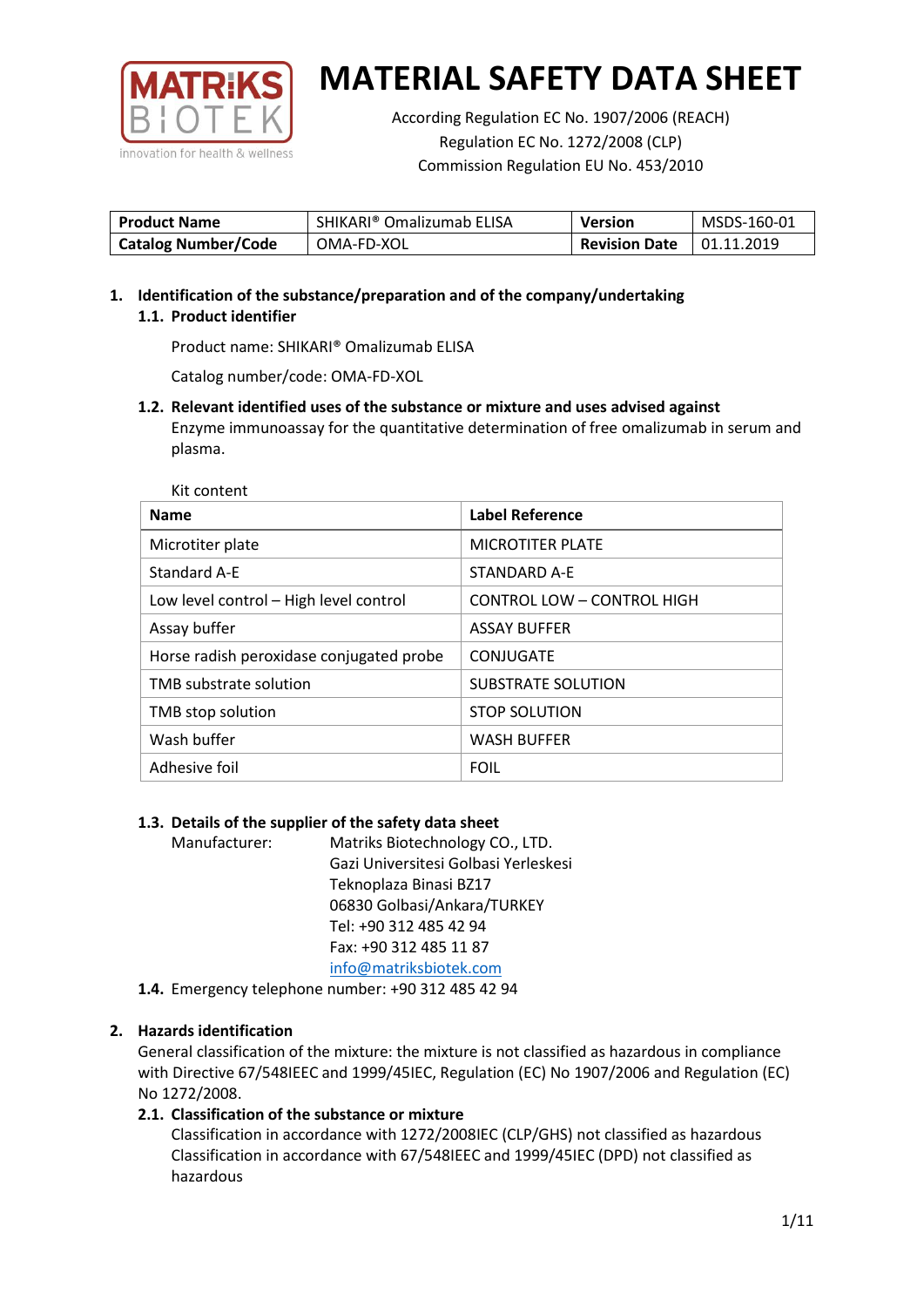

According Regulation EC No. 1907/2006 (REACH) Regulation EC No. 1272/2008 (CLP) Commission Regulation EU No. 453/2010

| <b>Product Name</b>        | SHIKARI® Omalizumab ELISA | <b>Version</b>       | MSDS-160-01       |
|----------------------------|---------------------------|----------------------|-------------------|
| <b>Catalog Number/Code</b> | OMA-FD-XOL                | <b>Revision Date</b> | $\mid$ 01.11.2019 |

## **2.2. Label elements**

This product is not under labelling according to Regulation (EC) n. 1272/2008

# **2.3. Other hazards**

Results of PBT and vPvB assessment: The substances in the mixture do not meet the PBT/vPvB criteria according to REACH (content <0,1% w/w), annex XIII; the substances in the mixture are not included in the Candidate List of SVHC.

**Note:** This product is intended for laboratory use by professional uses only. Use appropriate personal protective equipment while working with the reagents provided.

# **3. Composition/information on ingredients**

## **3.1. Substances**

| <b>Stop Solution</b>               |                                                                                                                           |
|------------------------------------|---------------------------------------------------------------------------------------------------------------------------|
| Ingredient                         | Hydrochloric Acid (HCL) Index No. 017-002-01-X                                                                            |
| CAS No (EC No)                     | 7647-01-0(231-595-7)                                                                                                      |
| Containing Conc. (%)               | <5,0* (Dilution is not classified as hazardous<br>according to the European Regulation<br>67/548/EEC and 1272/2008/EC)    |
| form)                              | Classification according to regulation (EC) No 1272/2008 (CLP) (related to the concentrated                               |
| Hazard Class and Category Codes(s) | Skin Corr. 1B STOT SE 3                                                                                                   |
| Hazard Statement Code(s)           | H314, H335                                                                                                                |
| Pictogram, Signal Word Code(s)     | GHS05, GHS07, Dgr                                                                                                         |
| Specific Conc. Limits, M-factors   | Skin Corr. 1B; H314: C≥25%<br>Skin Irrit. 2; H315: 10%≤C<25 %<br>Eye Irrit. 2, H319: 10%≤C<25 %<br>STOT SE 3; H355: C≥10% |
| Directive 67/548/EEC               | C; R34-37: C≥25%<br>Xi; R36/37/38: 10%≤C<25%                                                                              |

### **3.2. Mixtures**

| <b>Standards, Controls, Assay Buffer</b> |                                                                                                                           |
|------------------------------------------|---------------------------------------------------------------------------------------------------------------------------|
| Ingredient                               | Sodium Azide Index no. 011-004-00-7                                                                                       |
| CAS No (EC No)                           | 26628-22-8 (247-852-1)                                                                                                    |
| Containing Conc. (%)                     | <0,001 % (Dilution is not classified as hazardous<br>according to the European Regulation<br>67/548/EEC and 1272/2008/EC) |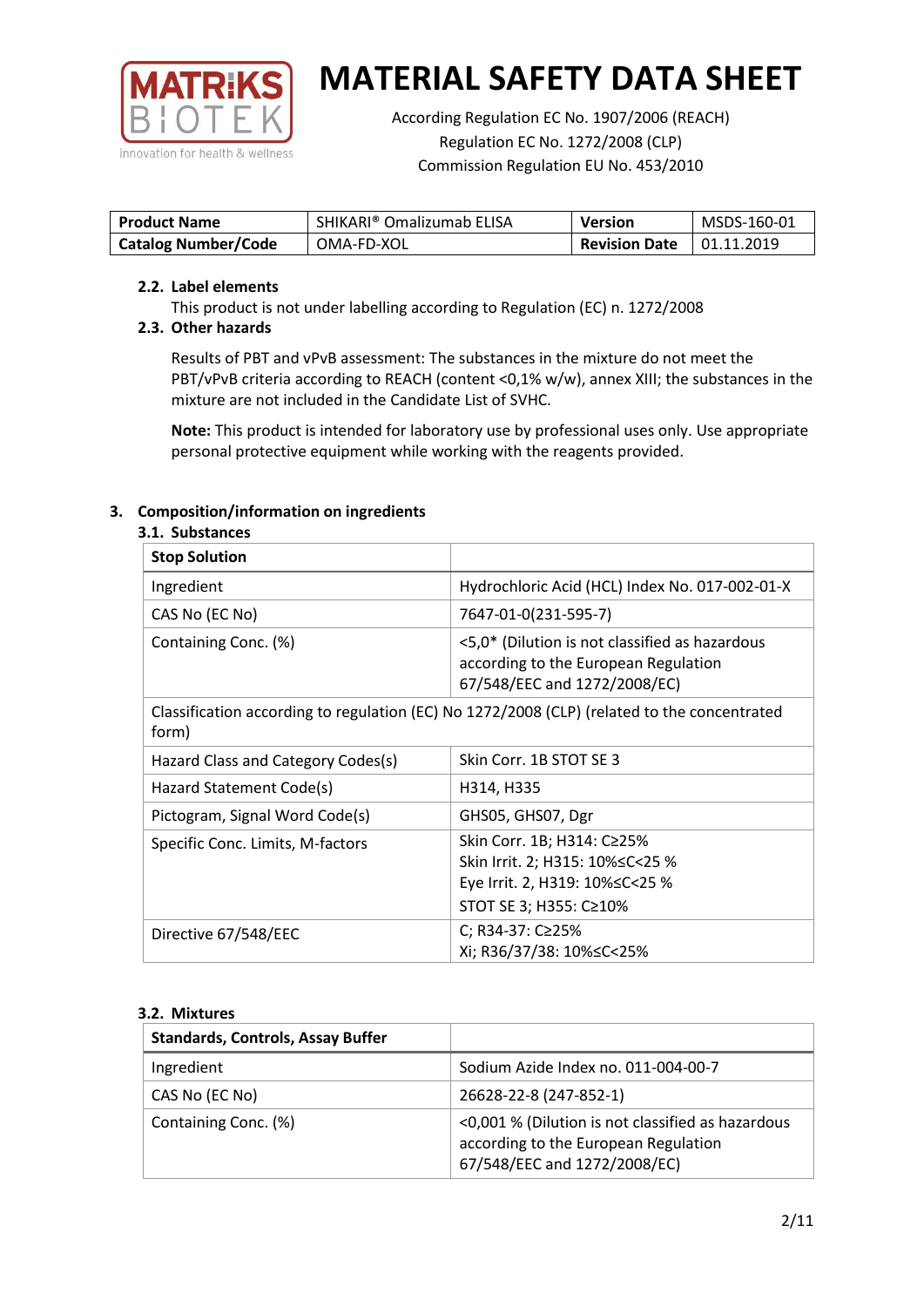

According Regulation EC No. 1907/2006 (REACH) Regulation EC No. 1272/2008 (CLP) Commission Regulation EU No. 453/2010

| <b>Product Name</b>        | SHIKARI® Omalizumab ELISA | Version              | MSDS-160-01 |
|----------------------------|---------------------------|----------------------|-------------|
| <b>Catalog Number/Code</b> | OMA-FD-XOL                | <b>Revision Date</b> | 01.11.2019  |

| Classification according to regulation (EC) No 1272/2008 (CLP) (related to the concentrated<br>form) |                              |  |  |  |
|------------------------------------------------------------------------------------------------------|------------------------------|--|--|--|
| Hazard Class and Category Codes(s)                                                                   | Acute Tox. 2 (oral)          |  |  |  |
|                                                                                                      | Acute Tox. 1 (dermal)        |  |  |  |
|                                                                                                      | STOT RE 2                    |  |  |  |
|                                                                                                      | <b>Acute Aquatic 1</b>       |  |  |  |
|                                                                                                      | Aquatic Chronic 1            |  |  |  |
| Hazard Statement Code(s)                                                                             | H300, H310, H373, H400, H410 |  |  |  |
| Pictogram, Signal Word Code(s)                                                                       | GHS06, GHS08, GHS09          |  |  |  |
| Specific Conc. Limits, M-factors                                                                     | M-Factor-Aquatic Acute:1     |  |  |  |
| Directive 67/548/EEC                                                                                 | R23/24/25-36/37/38-50/53     |  |  |  |

| Conjugate                          |                                                                                                                                                  |
|------------------------------------|--------------------------------------------------------------------------------------------------------------------------------------------------|
| Ingredient                         | Proclin 150 Index no. 613-167-00-5                                                                                                               |
|                                    | Proclin 150 is a mixture of substances of the<br>components, 5-Chloro-2-methyl-4-isothiazolin-3-<br>one and 2-Methyl-2H -isothiazol-3-one (3:1). |
| CAS No (EC No)                     | 55965-84-9                                                                                                                                       |
| Containing Conc. (%)               | <0,0015% (Dilution is not classified as hazardous<br>according to the European Regulation<br>67/548/EEC and 1272/2008/EC)                        |
| form)                              | Classification according to regulation (EC) No 1272/2008 (CLP) (related to the concentrated                                                      |
| Hazard Class and Category Codes(s) | Acute Tox. 3                                                                                                                                     |
|                                    | Skin Corr. 1B                                                                                                                                    |
|                                    | Skin Sens. 1                                                                                                                                     |
|                                    | Acute Aquatic 1                                                                                                                                  |
|                                    | Aquatic Chronic 1                                                                                                                                |
| Hazard Statement Code(s)           | H301, H311, H314, H317, H331, H400, H410                                                                                                         |
| Pictogram, Signal Word Code(s)     | GHS05, GHS07, GHS09                                                                                                                              |
| Specific Conc. Limits, M-factors   | ≥0,6%: Skin Corr. 1B, H314                                                                                                                       |
|                                    | 0,06 - < 0,6%: Skin Irrit. 2, H315                                                                                                               |
|                                    | 0,06 - < 0,6 %: Eye Irrit. 2, H319                                                                                                               |
|                                    | ≥0,0015 %: Skin Sens. 1, H317                                                                                                                    |
|                                    | M-Factor - Aquatic Acute: 10                                                                                                                     |
| Directive 67/548/EEC               | T; N R:23/24/25-34-35-50/53<br>S: (2-)26-28-36/37/39-45-60-61                                                                                    |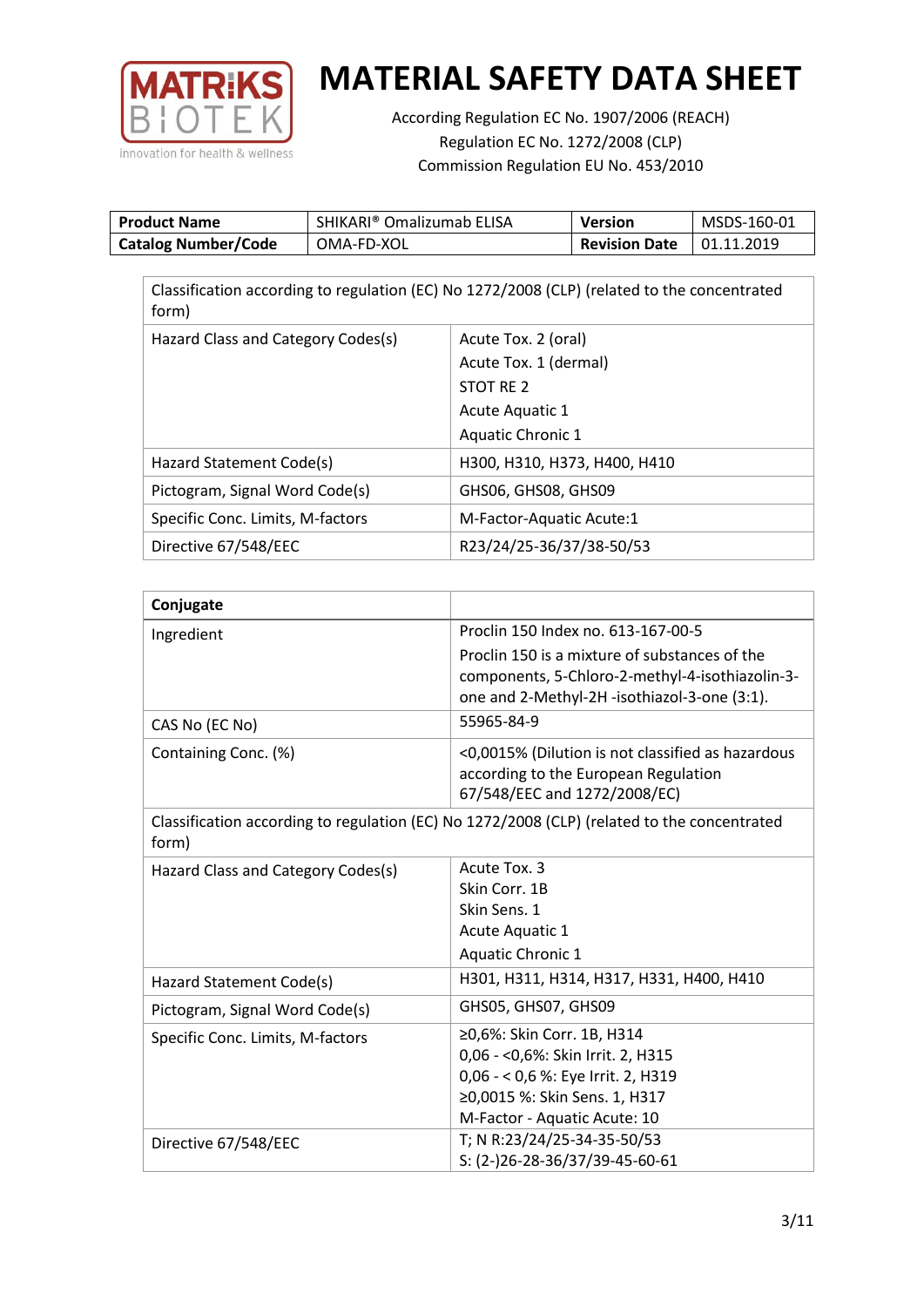

According Regulation EC No. 1907/2006 (REACH) Regulation EC No. 1272/2008 (CLP) Commission Regulation EU No. 453/2010

| <b>Product Name</b>        | SHIKARI® Omalizumab ELISA | Version              | MSDS-160-01 |
|----------------------------|---------------------------|----------------------|-------------|
| <b>Catalog Number/Code</b> | OMA-FD-XOL                | <b>Revision Date</b> | 01.11.2019  |

## **4. First-aid measures**

# **4.1. Description of first aid measures**

General advice: No special measures required. Consult physician in case of complaints. If inhaled: Supply fresh air.

In case of skin contact: Immediately flush skin with plenty of water. Cold water may be used. Remove contaminated clothing and shoes.

In case of eye contact: Check for and remove any contact lenses. Immediately flush eyes with plenty of water for at least 15 minutes. Cold water may be used. If swallowed: Rinse mouth with plenty of water

# **4.2. Most important symptoms and effects, both accurate and delayed**

There are no hazards under normal use conditions. Direct contact with eyes may cause slight and temporary irritation. Swallowing of larger amounts may lead to stomachache, vomiting or diarrhea.

## **4.3. Indication of any immediate medical attention and special treatment needed** No specific therapy known. Use supportive and symptomatic treatment.

## **5. Fire-fighting measures**

# **5.1. Extinguishing media**

Suitable extinguishing media: Water spray, alcohol resistant foam, dry-powder, carbon dioxide

Unsuitable extinguishing media: Direct water stream

#### **5.2. Special hazards arising from the substance mixture** To the best of our knowledge, no special hazards can be defined

**5.3. Advice for fire-fighters** No data available.

### **6. Accidental release measures**

- **6.1. Personal precautions, protective equipment and emergency procedures** Wear appropriate protective gloves and clothes.
- **6.2. Environmental precautions** Dilute with plenty of water. Do not allow to enter sewers/surface or ground water.

### **6.3. Methods and materials for containment and cleaning up**

Absorb with liquid-binding material (sand, diatomite, acid binders, universal binders, sawdust).

**6.4. Reference to other sections** For personal protection see section 8. For disposal see section 13.

### **7. Handling and storage**

# **7.1. Precautions for safe handling**

Use all reagents in accordance with the relevant package insert provided with the product.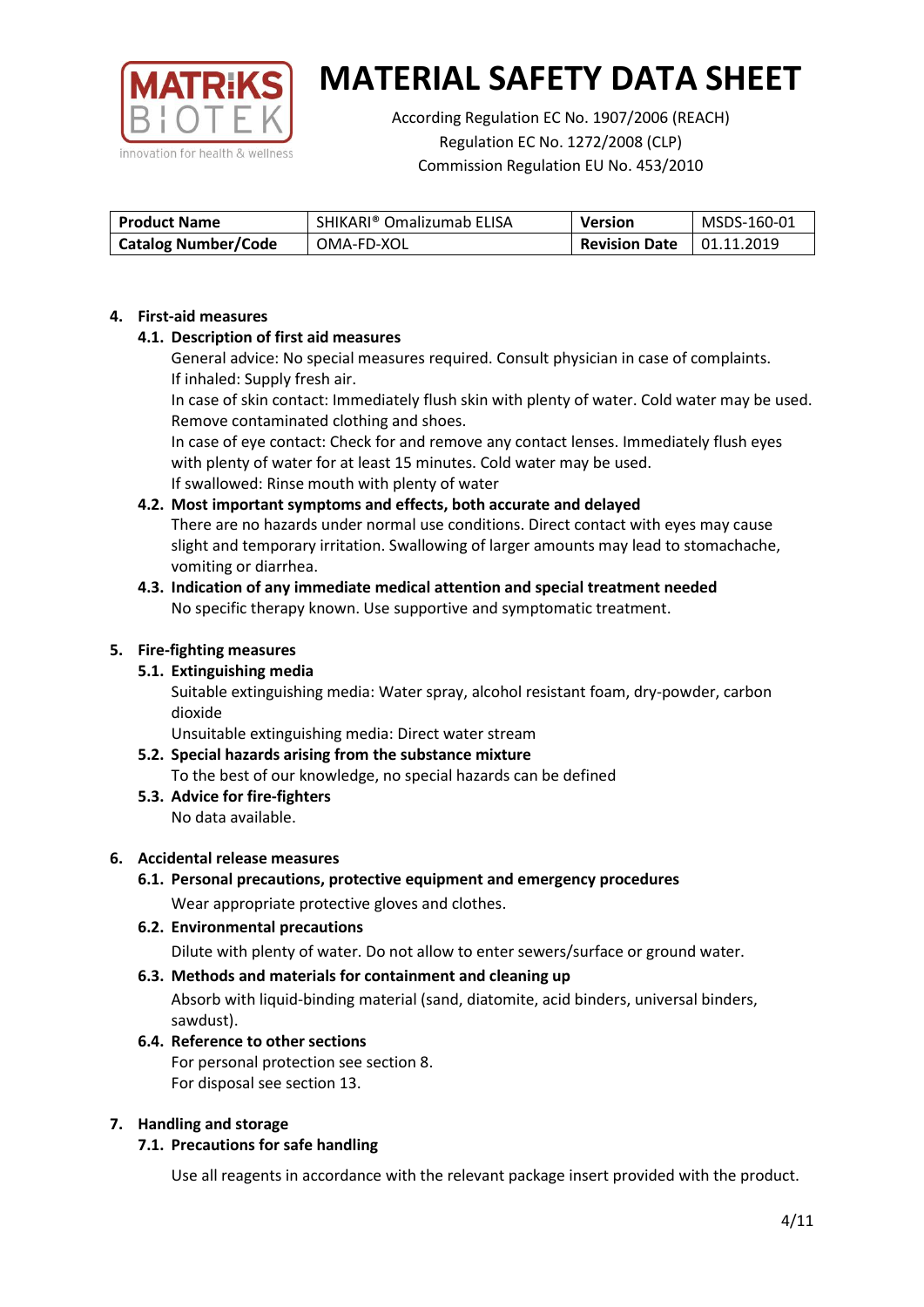

According Regulation EC No. 1907/2006 (REACH) Regulation EC No. 1272/2008 (CLP) Commission Regulation EU No. 453/2010

| <b>Product Name</b>        | SHIKARI® Omalizumab ELISA | <b>Version</b>       | MSDS-160-01 |
|----------------------------|---------------------------|----------------------|-------------|
| <b>Catalog Number/Code</b> | OMA-FD-XOL                | <b>Revision Date</b> | 01.11.2019  |

Do not smoke, eat, drink or apply cosmetics in areas where kit reagents are handled. Wear disposable latex gloves when handling reagents.

Never pipet by mouth and avoid contact of reagents and specimens with skin and mucous membranes.

Handling should be done in accordance with the procedures defined by an appropriate national biohazard safety guideline or regulation.

Use all reagents in accordance with the relevant package insert provided with the product.

# **7.2. Conditions for safe storage, including any incompatibilities**

Store in tightly closed original packages or appropriately labeled alternate vessels. Store in dry, bunded areas. Keep away from direct sunlight and heat sources. Recommended storage temperature: 10-30°C (shipment), 2-8°C (long term storage). Protect from freezing. Keep away from food and drinks. Keep away from acids and heavy metals. Keep out of the reach of children.

# **7.3. Specific end uses**

For EU diagnostic product.

For the rest of the world "Research use only".

# **8. Exposure controls/personel protection**

# **8.1. Control parameters**

Indicative occupational exposure limit ES (2000/39IEC, Directive 2006/15IEC and Directive 2009/161IEC):

| <b>CAS</b> | <b>Substance</b> | Indicative occupational exposure limit |                         |
|------------|------------------|----------------------------------------|-------------------------|
|            | name             |                                        |                         |
| 26628-22-8 | Sodium Azide     | OEL mean (time-weighted 8 h):          | $0,1 \,\mathrm{mg/m^3}$ |
|            |                  | OEL short term (LS min):               | 0,3                     |
|            |                  | Notation: Skin                         |                         |

National work-place occupational exposure limits (only selected lands are displayed):

| <b>CAS</b> | <b>Substance</b> | <b>Occupational exposure limits</b>     |                         |
|------------|------------------|-----------------------------------------|-------------------------|
|            | name             |                                         |                         |
| 26628-22-8 | Sodium Azide     | Turkey                                  |                         |
|            |                  | PEL:                                    | $0,1 \text{ mg/m}^3$    |
|            |                  | NPEL-P:                                 | 0,3 mg/m <sup>3</sup>   |
|            |                  | D - absorb through skin                 |                         |
|            |                  | I – irritating to mucosa (eye, airways) |                         |
|            |                  | and skin                                |                         |
|            |                  | Government Regulation no.               |                         |
|            |                  | 361/2007 Coll.                          |                         |
|            |                  | Slovakia                                |                         |
|            |                  | NPEL mean:                              | $0,1 \,\mathrm{mg/m^3}$ |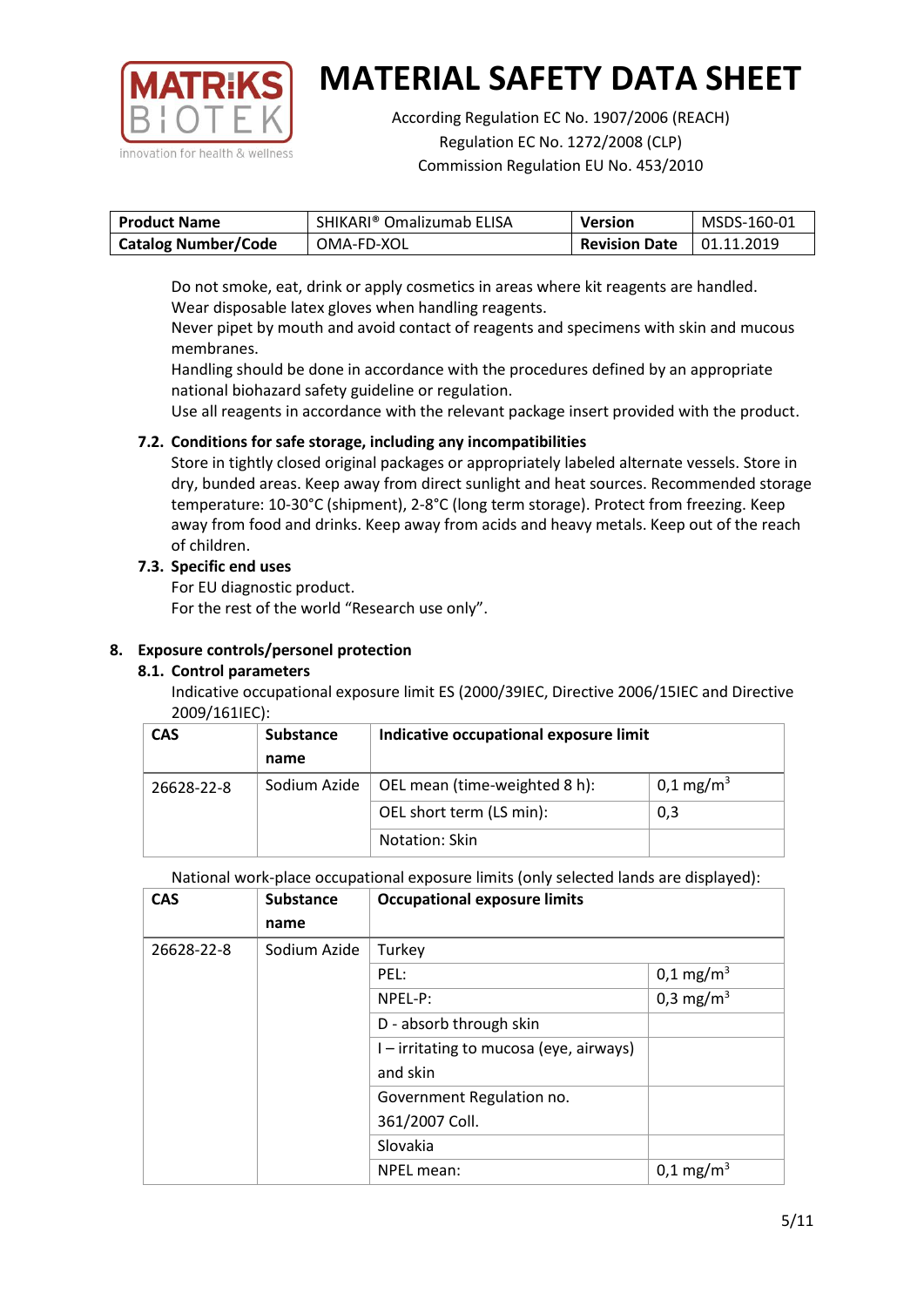

According Regulation EC No. 1907/2006 (REACH) Regulation EC No. 1272/2008 (CLP) Commission Regulation EU No. 453/2010

| <b>Product Name</b>        | SHIKARI® Omalizumab ELISA | Version              | MSDS-160-01 |
|----------------------------|---------------------------|----------------------|-------------|
| <b>Catalog Number/Code</b> | OMA-FD-XOL                | <b>Revision Date</b> | 01.11.2019  |

| NPEL short-term:                | 0,3 mg/m <sup>3</sup> |
|---------------------------------|-----------------------|
| Note K: absorbed through skin   |                       |
| Regulation 300/2007 Coll. (SK), |                       |
| Appendix 1                      |                       |
| Germany                         |                       |
| AGW - time weighted mean:       | 0,2 mg/m <sup>3</sup> |
| Short-term factor:              | 2(1)                  |
| 1RGS-900                        |                       |
| United Kingdom                  |                       |
| TWA:                            | $0,1 \text{ mg/m}^3$  |
| STEL:                           | 0,3 mg/m <sup>3</sup> |
| France                          |                       |
| TWA:                            | $0,1 \text{ mg/m}^3$  |
| STEL:                           | 0,3 mg/m <sup>3</sup> |

## Other recommended values: not set

| <b>CAS</b> | Substance name $\vert$ OEL - equivalents |   |
|------------|------------------------------------------|---|
|            | $\overline{\phantom{0}}$                 | - |

### Indicative biological limits (Turkey, *432/2003* Coll.): not set

| <b>Substance</b> | Evaluated as | Limit values |
|------------------|--------------|--------------|
|                  |              |              |

DNEL: not available for the mixture. PNEC: not available for the mixture.

### **8.2. Exposure controls**

General hygiene directives should be considered.

Keep away from food stuffs and beverages. Wash hands before breaks and at the end of the working day

### **Personal protective equipment:**

| <b>Respiratory protection:</b> | Not required                                                      |
|--------------------------------|-------------------------------------------------------------------|
| Skin protection                | Protective gloves of nitrile or nature latex, satisfying the norm |
|                                | <b>DIN EN 455</b>                                                 |
| Eye/Face protection            | Safety glasses with side shields confirming to EN 166 (EN),       |
|                                | NIOSH (US)                                                        |
| Body protection                | Impenetrable protective clothing                                  |

# **9. Physical and chemical properties**

**9.1. Information on basic physical and chemical properties**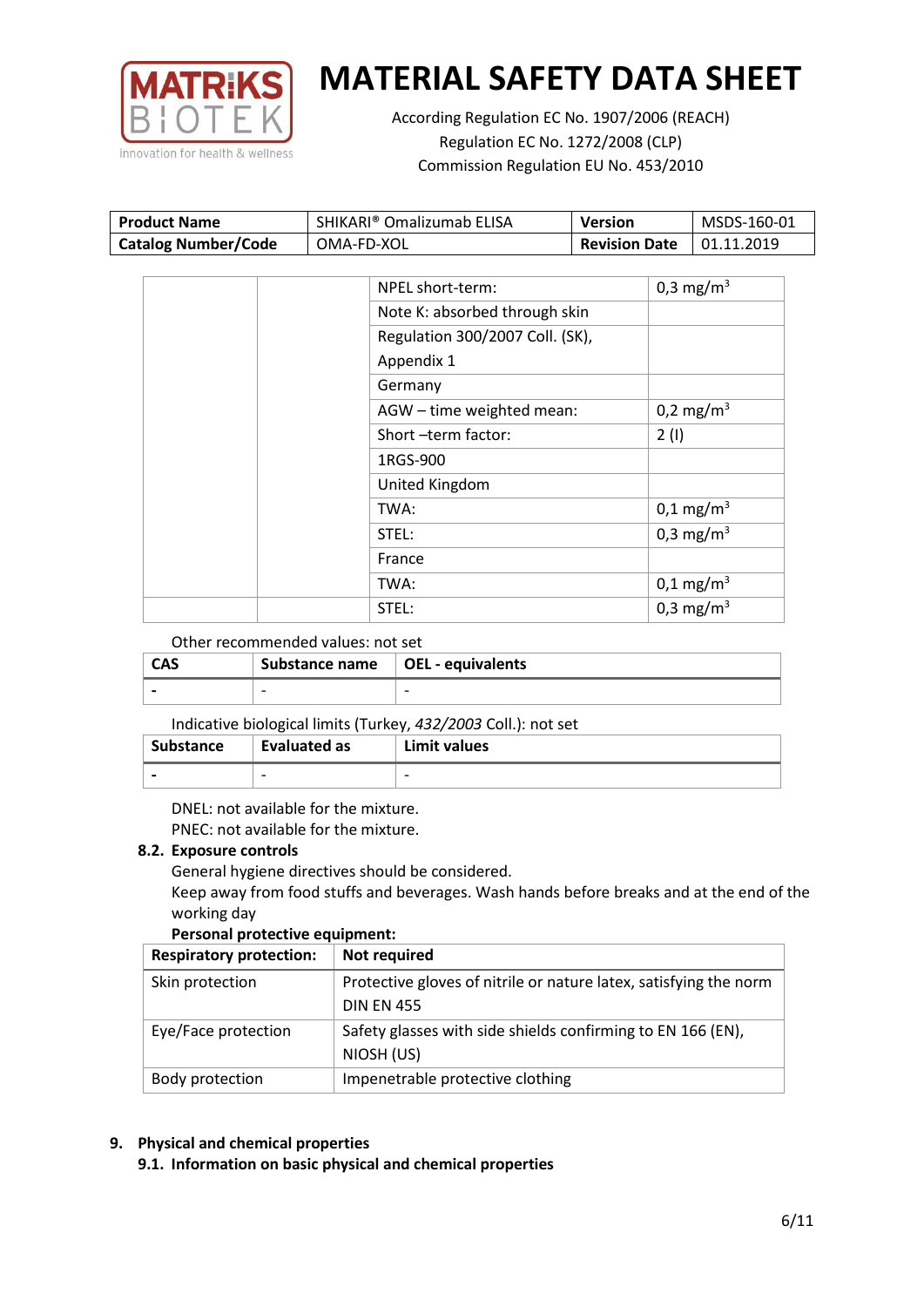

According Regulation EC No. 1907/2006 (REACH) Regulation EC No. 1272/2008 (CLP) Commission Regulation EU No. 453/2010

| <b>Product Name</b>        | SHIKARI <sup>®</sup> Omalizumab ELISA | <b>Version</b>       | MSDS-160-01 |
|----------------------------|---------------------------------------|----------------------|-------------|
| <b>Catalog Number/Code</b> | OMA-FD-XOL                            | <b>Revision Date</b> | 01.11.2019  |

| <b>COMPONENT</b>       | <b>APPEARANCE</b> | <b>ODOR</b>     | pH             |
|------------------------|-------------------|-----------------|----------------|
| Microtiter plate       | Solid, white      | <b>Odorless</b> | Not applicable |
| Standards and controls | Liquid, colorless | <b>Odorless</b> | $7,4 \pm 0,05$ |
| Conjugate              | Liquid, red       | <b>Odorless</b> | $7,4 \pm 0,05$ |
| Assay buffer           | Liquid, blue      | <b>Odorless</b> | $7,4 \pm 0,05$ |
| Substrate solution     | Liquid, colorless | <b>Odorless</b> | $3,6 - 3,8$    |
| Stop solution          | Liquid, colorless | <b>Odorless</b> | $<$ 1          |
| Wash buffer            | Liquid, colorless | <b>Odorless</b> | $7,4 \pm 0,05$ |

| <b>For All Components</b>                    |                                              |  |
|----------------------------------------------|----------------------------------------------|--|
| Odor threshold                               | No data available                            |  |
| Melting point/freezing point                 | No data available                            |  |
| Initial boiling point and range              | No data available                            |  |
| Flash point                                  | No data available                            |  |
| <b>Evaporation rate</b>                      | No data available                            |  |
| Flammability (solid, gas)                    | No data available                            |  |
| Upper/lower flammability or explosive limits | No data available                            |  |
| Vapour pressure                              | No data available                            |  |
| Vapour density                               | No data available                            |  |
| Relative density                             | No data available                            |  |
| Solubility(ies)                              | Fully miscible                               |  |
| Partition coefficient: n-octanol water       | No data available                            |  |
| Auto-ignition temperature                    | Product is not self-igniting                 |  |
| Decomposition temperature                    | No data available                            |  |
| Viscosity                                    | No data available                            |  |
| <b>Explosive properties</b>                  | Product does not present an explosion hazard |  |
| Oxidizing properties                         | No data available                            |  |

### **9.2. Other information**

No other information available.

### **10. Stability and reactivity**

### **10.1. Reactivity**

Not reactive under normal conditions of storage and manipulation. Sodium azide has been reported to form lead or copper azide in laboratory plumbing (heavy metals) which may explode on percussion. Treatment of sodium azide with strong acids gives hydrazoic acid, which is also extremely toxic.

### **10.2. Chemical stability**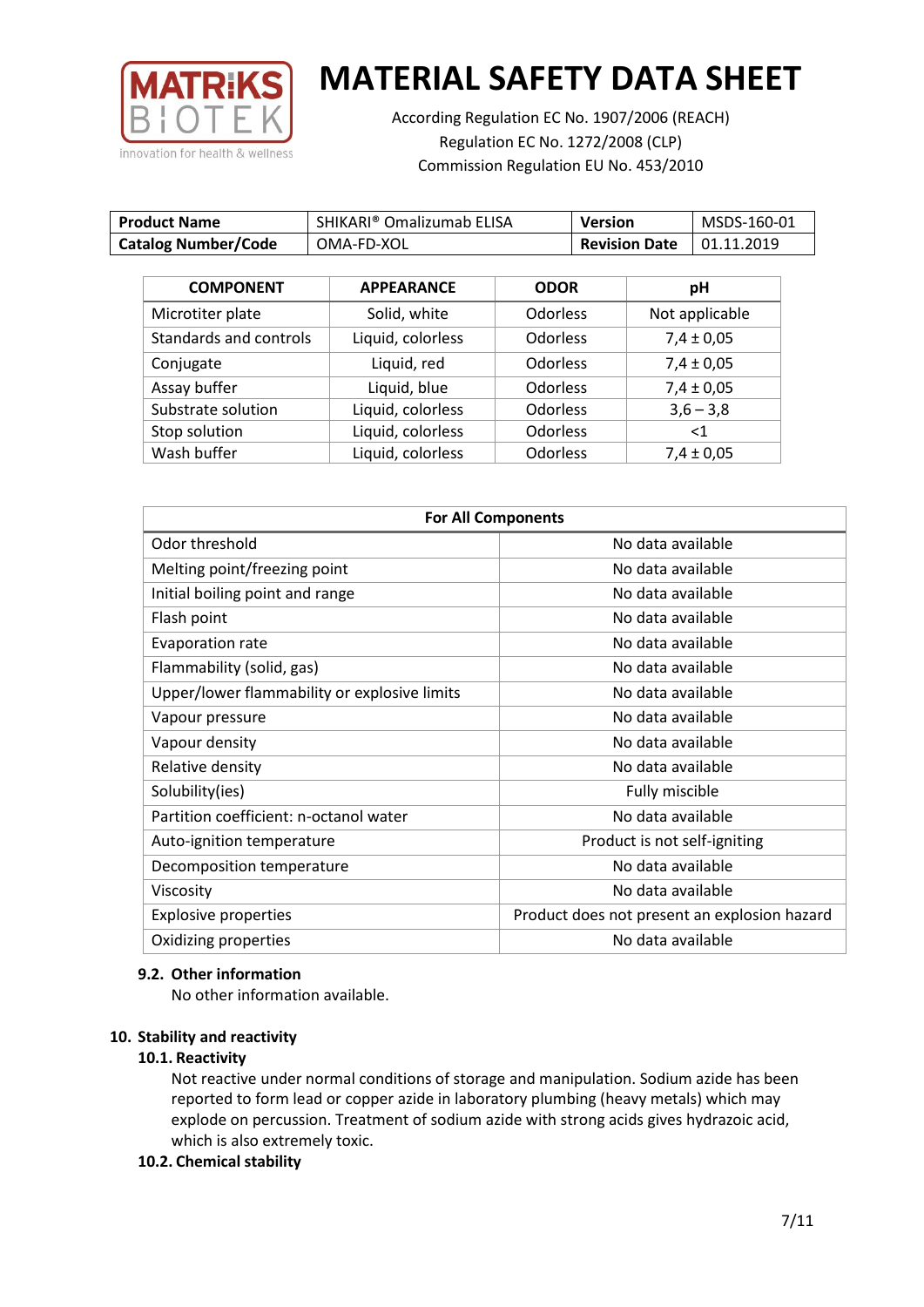

According Regulation EC No. 1907/2006 (REACH) Regulation EC No. 1272/2008 (CLP) Commission Regulation EU No. 453/2010

| <b>Product Name</b>        | SHIKARI® Omalizumab ELISA | <b>Version</b>       | MSDS-160-01 |
|----------------------------|---------------------------|----------------------|-------------|
| <b>Catalog Number/Code</b> | OMA-FD-XOL                | <b>Revision Date</b> | 01.11.2019  |

Mixture is chemically stable under normal conditions of storage and manipulation. Overheating may cause thermal decomposition.

# **10.3. Possibility of hazardous reactions**

Sodium azide has been reported to form lead or copper azide in laboratory plumbing (heavy metals) which may explode on percussion.

## **10.4. Conditions to avoid**

Stable under normal conditions. Keep away from direct sunlight and heat sources. Do not mix with strong acids and heavy metals.

## **10.5. Incompatible materials**

Strong acids, heavy metals, halogenated hydrocarbons.

# **10.6. Hazardous decomposition products**

Material does not decompose at ambient temperatures. Incomplete combustion and thermolysis may produce toxic, irritating and flammable decomposition products (such as carbon monoxide, carbon dioxide, sooth, aldehydes and other products of organic compounds decomposition, sulfur / nitrogen oxides).

## **11. Toxicological information**

## **11.1. Information on toxicological effects**

## **11.1.1. Acute toxicity**

Based on available data, the classification criteria are not met. Based on composition, the mixture has low acute toxicity and no adverse effects for human health are expected under applicable conditions of exposure sodium azide.

# **11.1.2. Skin corrosion/irritation**

Based on available data, the classification criteria are not met. Prolonged or repeated skin contact may cause mild irritation and dermatitis (skin inflammation). However, these effects do not required classification

# **11.1.3. Serious eye damage/irritation**

Based on available data, the classification criteria are not met. Direct contact with eyes may cause slight and temporary irritation. However, these effects do not required classification

### **11.1.4. Respiratory or skin sensitization**

Based on available data, the classification criteria are not met. Compounds have no sensitization effects.

# **11.1.5. Germ cell mutagenicity**

Based on available data, the classification criteria are not met. Compounds have no potential for mutagenic activity.

# **11.1.6. Carcinogenicity**

Based on available data, the classification criteria are not met. Compounds have no potential for carcinogenic activity.

### **11.1.7. Reproductive toxicity**

Based on available data, the classification criteria are not met. Compounds have no potential for reproductive toxicity.

### **11.1.8. STOT-single exposure**

Based on available data, the classification criteria are not met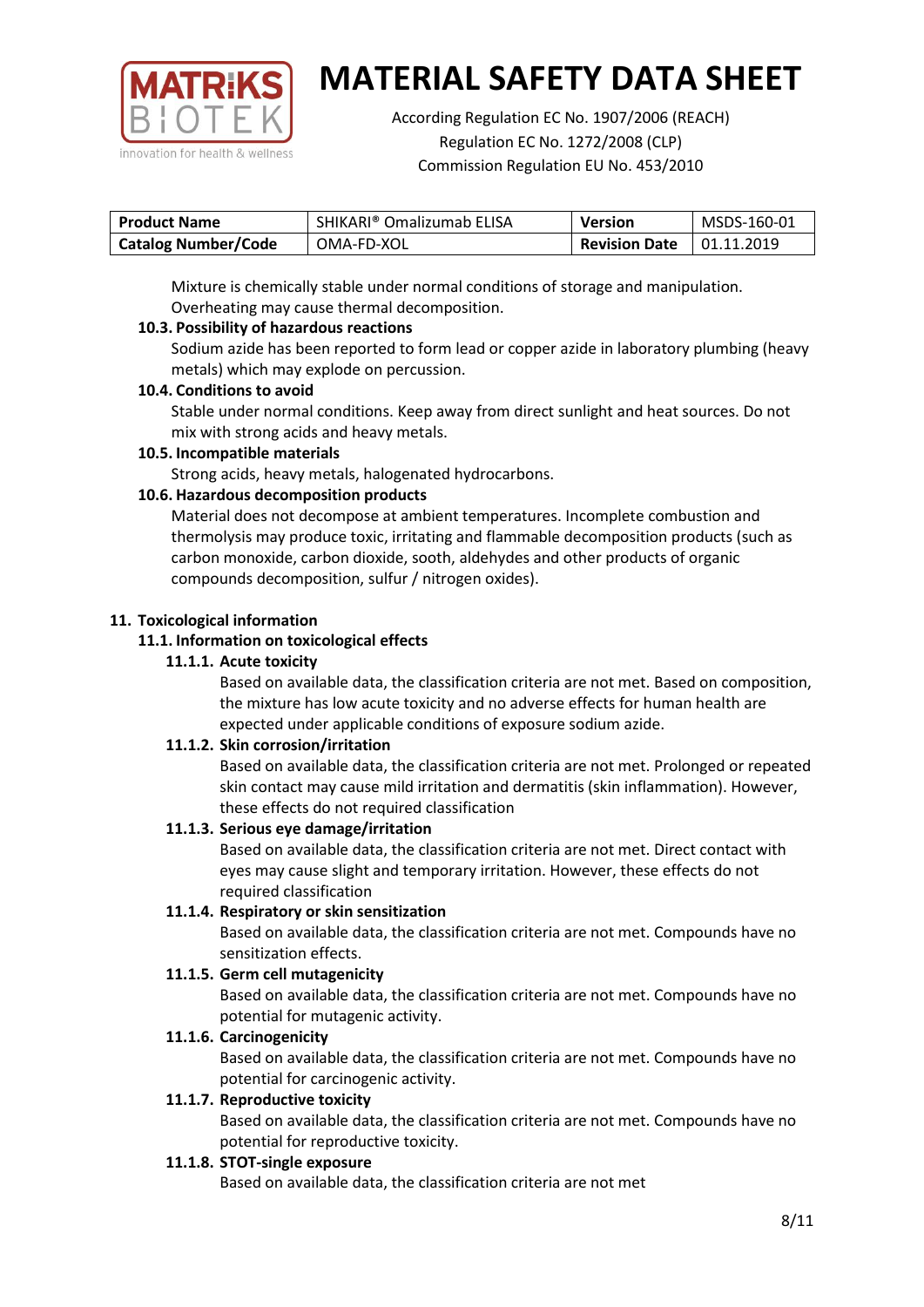

According Regulation EC No. 1907/2006 (REACH) Regulation EC No. 1272/2008 (CLP) Commission Regulation EU No. 453/2010

| <b>Product Name</b>        | SHIKARI® Omalizumab ELISA | <b>Version</b>       | MSDS-160-01 |
|----------------------------|---------------------------|----------------------|-------------|
| <b>Catalog Number/Code</b> | OMA-FD-XOL                | <b>Revision Date</b> | 01.11.2019  |

## **11.1.9. STOT-repeated exposure**

Based on available data, the classification criteria are not met.

## **11.1.10. Aspiration hazard**

Based on available data, the classification criteria are not met.

## **12. Ecological information**

### **12.1. Toxicity**

No data available.

- **12.2. Persistence and degradability** No data available.
- **12.3. Bio accumulative potential** No data available.
- **12.4. Mobility in soil** No data available.

## **12.5. Results of PBT and vPvB assessment**

The substances in the mixture do not meet the PBT/vPvB criteria according to REACH, annex XIII (content <0,1% w/w); the substances in the mixture are not included in the Candidate List of SVHC.

**12.6. Other adverse effects**

No data available.

# **13. Disposal considerations**

# **13.1. Waste treatment methods**

Product: Waste should be disposed of in accordance with federal, state and local environmental control regulations. Must not be composed together with household garbage.

Uncleaned packaging: Waste should be disposed of in accordance with federal, state and local environmental control regulations. Must not be composed together with household garbage.

General notes: Water hazard class 1 (German Regulation) (Self-assessment): Slightly hazardous for water. Do not allow undiluted product or large quantities of it to reach ground water, water course or sewage system

# **14. Transport information**

The mixture is not classified as dangerous for transport according to ADR/RID/IMDG/ICAO/IATA/ DGR

- **14.1. UN number:** None
- **14.2. Un proper shipping name:** None
- **14.3. Transport hazard class(es):** None
- **14.4. Packing group:** None
- **14.5. Environmental hazards:** None
- **14.6. Special precautions for user:** Not applicable.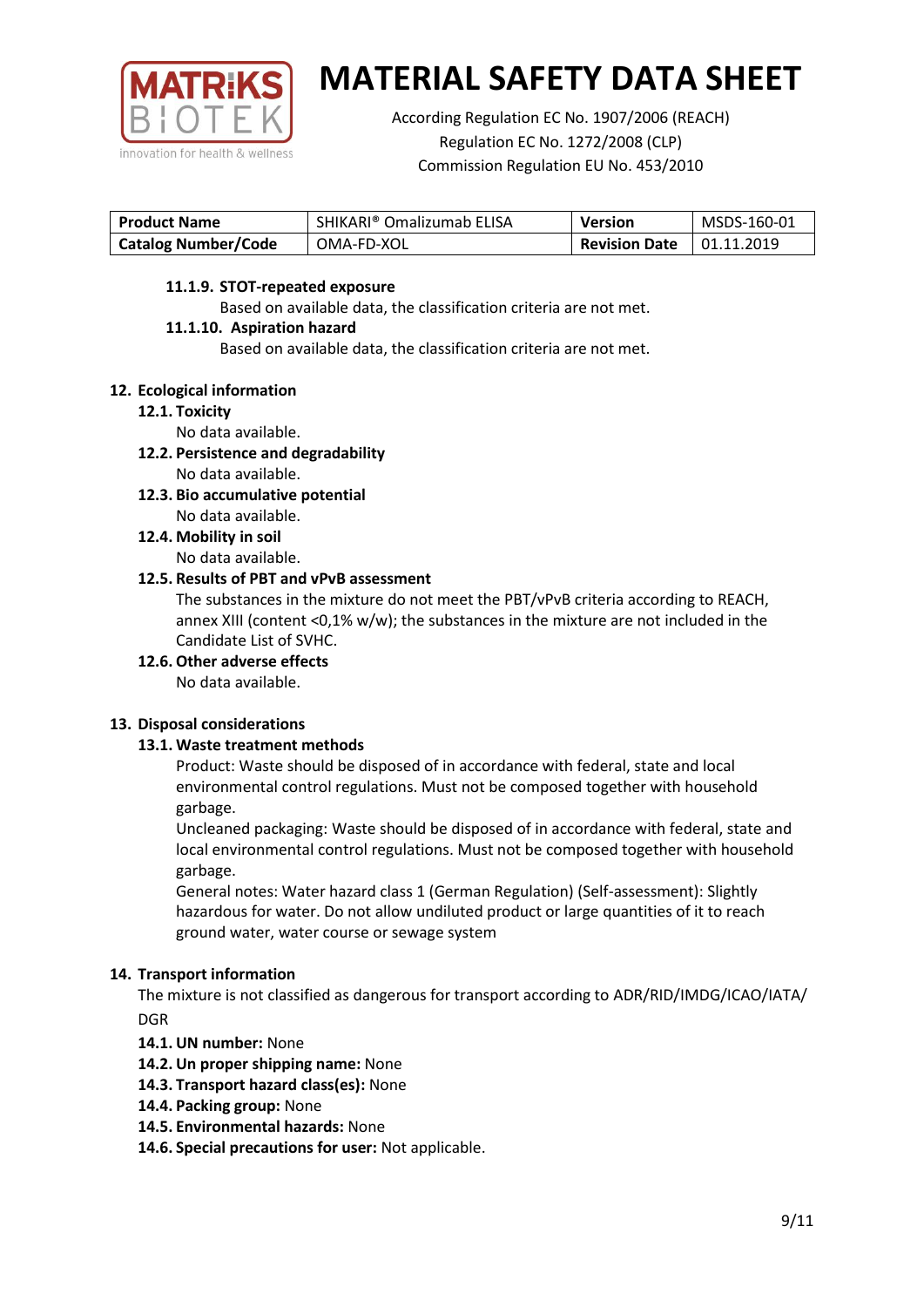

According Regulation EC No. 1907/2006 (REACH) Regulation EC No. 1272/2008 (CLP) Commission Regulation EU No. 453/2010

| <b>Product Name</b>        | SHIKARI® Omalizumab ELISA | <b>Version</b>       | MSDS-160-01       |
|----------------------------|---------------------------|----------------------|-------------------|
| <b>Catalog Number/Code</b> | OMA-FD-XOL                | <b>Revision Date</b> | $\mid$ 01.11.2019 |

**14.7. Transport in bulk according to Annex II of MARPOL 73/78 and the IBC Code:** Not applicable.

# **15. Regulatory information**

This Safety Data Sheet is prepared according to;

REGULATION (EC) No 1907/2006 OF THE EUROPEAN PARLIAMENT AND OF THE COUNCIL of 18 December 2006 concerning the Registration, Evaluation, Authorization and Restriction of Chemicals (REACH), establishing a European Chemicals Agency, amending Directive 1999/45/EC and repealing Council Regulation (EEC) No 793/93 and Commission Regulation (EC) No 1488/94 as well as Council Directive 76/769/EEC and Commission Directives 91/155/EEC, 93/67/EEC, 93/105/EC and 2000/21/EC

### **15.1. Safety, health and environmental regulations/legislation specific for the substance or mixture**

No data available.

# **15.2. Chemical safety assessment**

No data available.

# **16. Other information**

### **16.1. "H code" and "R Phrases" used in this document**

| H301      | Toxic if swallowed                                         |
|-----------|------------------------------------------------------------|
| H311      | Toxic in contact with skin                                 |
| H314      | Causes severe skin burns and eye damage                    |
| H315      | Causes skin irritation                                     |
| H317      | May cause an allergic skin reaction                        |
| H319      | Cause serious eye irritation                               |
| H331      | Toxic if inhaled                                           |
| H335      | May cause respiratory irritation                           |
| H400      | Very toxic to aquatic life                                 |
| H410      | Very toxic to aquatic life with long lasting effects       |
| R23/24/25 | Toxic by inhalation, in contact with skin and if swallowed |
| R34       | Causes burns                                               |
| R37       | Irritating to respiratory system                           |
| R36/37/38 | Irritating to eyes, respiratory system and skin            |
| R43       | May cause sensitisation by skin contact                    |
|           |                                                            |